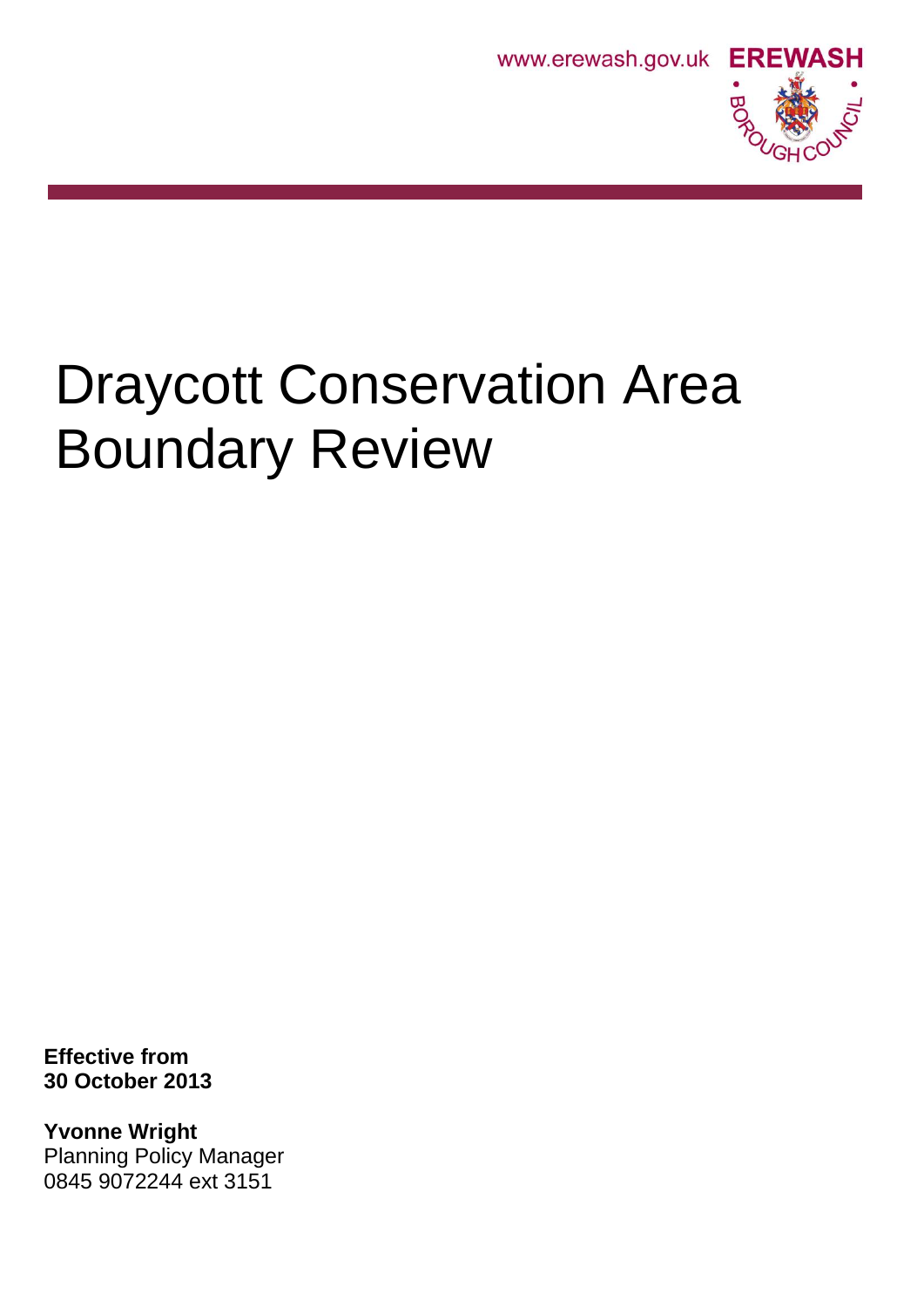### **Contents**

#### **1 Introduction**

## **2 Boundary Review**

- 3 Sawley Road
- 2.4 4 The Pines<br>2.5 Land at Dray
- 2.5 Land at Draycott Lodge<br>2.6 Land to the south of Sou
- 2.6 Land to the south of South Street<br>2.7 27-33 South Street and 2-12 Walk
- 2.7 27-33 South Street and 2-12 Walk Close<br>2.8 10 Wilne Road
- 2.8 10 Wilne Road<br>2.9 Antliff Memorial
- 2.9 Antliff Memorial Chapel<br>2.12 Draycott Mills
- Draycott Mills
- 2.15 Land at the corner of Hopwell Road and Victoria Road
- 2.18 18 Victoria Avenue

#### **Maps**

- M1 Boundary as initially designated
- M2 Boundary amendments<br>M3 Boundary as amended
- Boundary as amended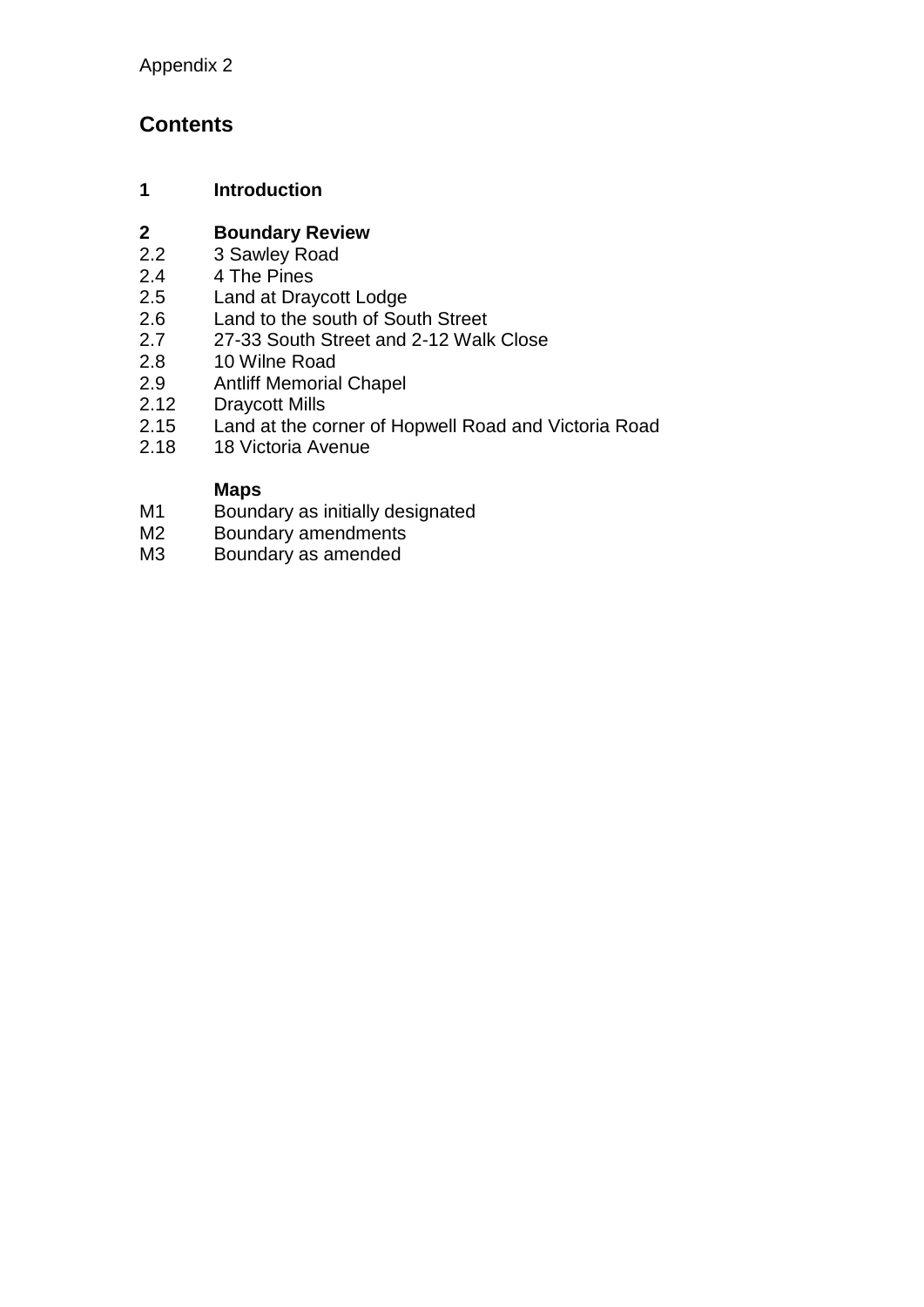#### **1 Introduction**

- 1.1 Section 69 of the Planning (Listed Buildings and Conservation Areas) Act 1990 defines a conservation area as an area of "special architectural or historic interest, the character or appearance of which it is desirable to preserve or enhance". The Draycott conservation area was designated in November 1978.
- 1.2 Map 1 shows the conservation area boundary as initially designated. A number of amendments to the conservation area boundary were adopted by the council on 24 July 2013 and became effective on 30 October 2013. These amendments are shown on map 2. Map 3 shows the conservation area boundary as amended.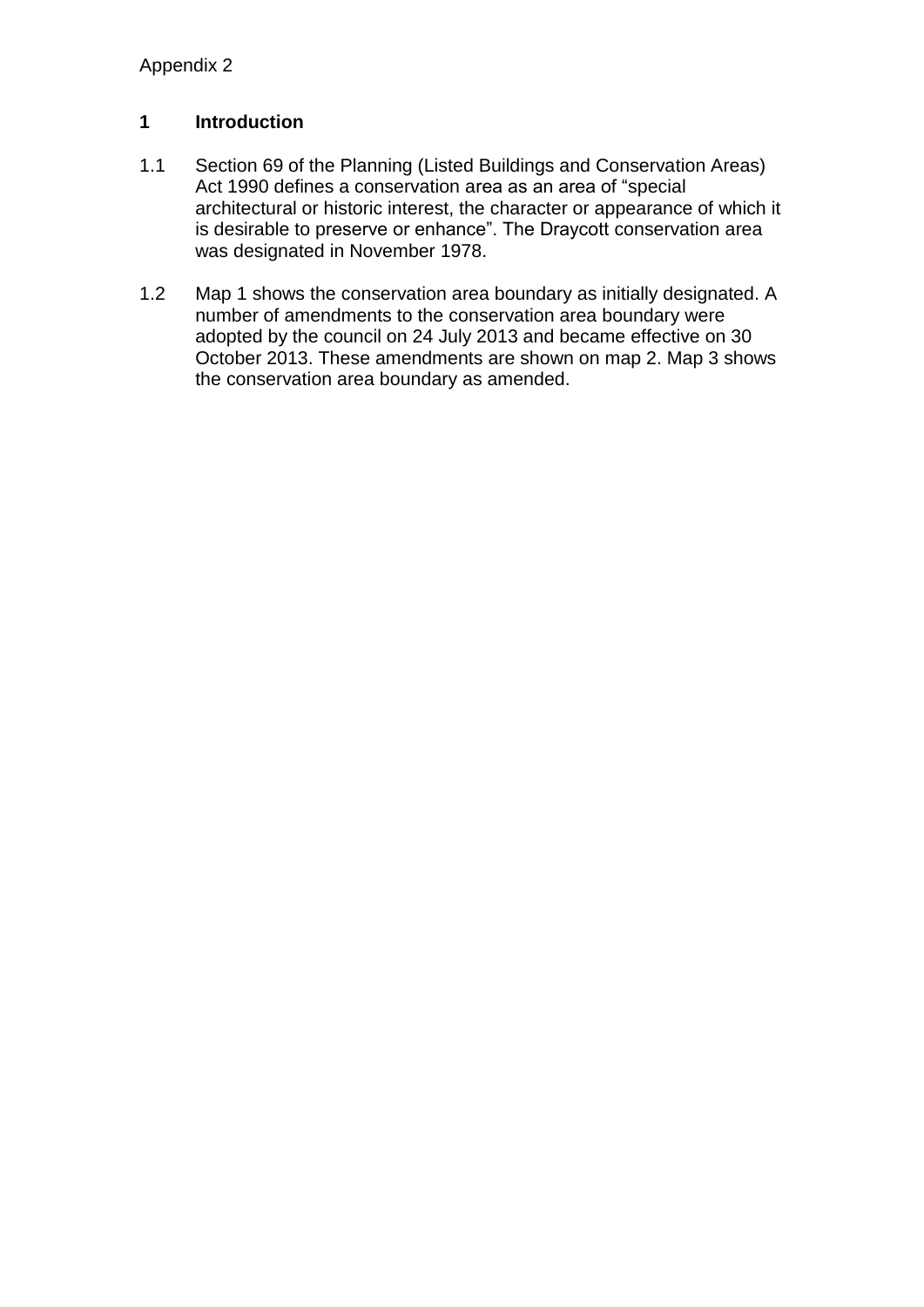#### **2 Boundary Review**

- 2.1 A number of amendments to the conservation area boundary are recommended, as depicted on map 2. The boundary amendments, which are described below, are recommended for several reasons:
	- In places, the current boundary does not reflect the boundaries that appear on the ground, such as property boundaries. This may undermine clarity and consistency in decision making;
	- In some places, the current boundary passes through individual buildings. This may seriously undermine clarity and consistency in decision making;
	- The current boundary includes some buildings that make no positive contribution to the character of the area, some of which have been built since the original designation;
	- The current boundary excludes some buildings that make a positive contribution to the character of the area, which were overlooked by the original designation;
	- In places, the current boundary creates inconsistencies in the way that areas are treated – that is, some buildings facing a street or open space form part of the Conservation Area, but others do not.

#### **Area 1: 3 Sawley Road**

- 2.2 It is proposed to **remove** 3 Sawley Road from the Conservation Area. This is a modern dwelling that makes no positive contribution to the character of the area.
- 2.3 It is also proposed to vary the Conservation Area boundary at the junction of Lodge Street and Sawley Road. This will reflect the



boundaries that appear on the ground and help to ensure consistency in decision making.

#### **Area 2: 4 The Pines**

2.4 The current boundary passes through 4 The Pines and it is proposed to **remove** this building wholly from the Conservation Area. This is a modern dwelling that makes no positive contribution to the character of the area.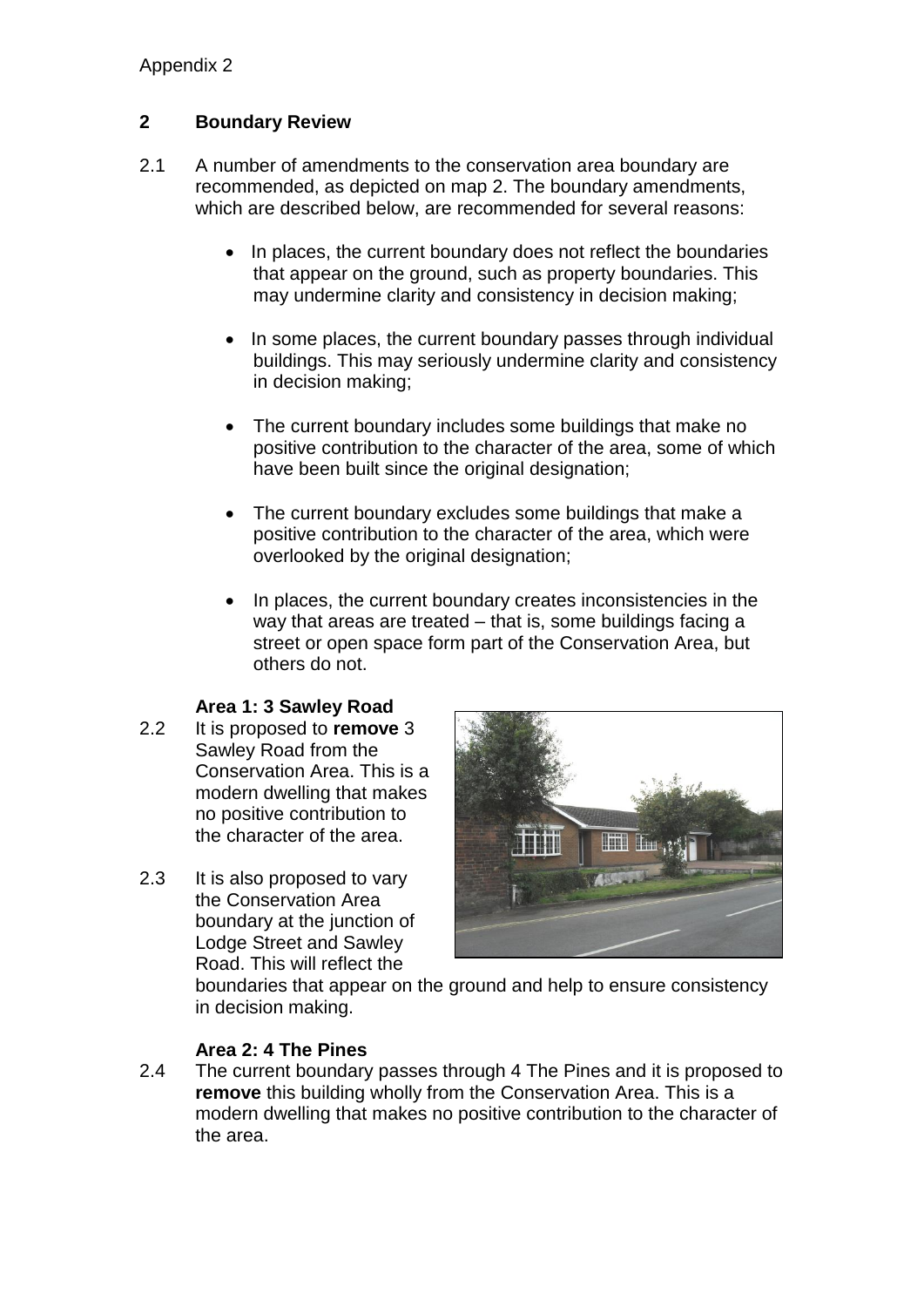#### **Area 3: Land at Draycott Lodge**

2.5 It is proposed to **add** land to the south of Draycott Lodge to the Conservation Area. This will reflect the boundaries that appear on the ground and help to ensure clarity and consistency in decision making.

#### **Area 4: Land to the south of South Street**

2.6 It is proposed to vary the Conservation Area boundary as it passes across the land to the south of South Street. This will reflect the boundaries that appear on the ground and help to ensure clarity and consistency in decision making.

#### **Area 5: 27-33 South Street and 2-12 Walk Close**

2.7 It is proposed to **add** these dwellings to the Conservation Area. Although these properties make no particular contribution to the character of the area, it is felt that their inclusion would allow for the consistent treatment of the whole of South Street and Walk Close.



#### **Area 6: 10 Wilne Road**

2.8 It is proposed to **add** 10 Wilne Road to the Conservation Area. The dwelling makes a positive contribution to the character of the area. It is a small rendered cottage of some age that contributes to the quality of a group of buildings including 12 Wilne Road and the outbuilding to the south.

#### **Area 7: Antliff Memorial Chapel**

- 2.9 It is proposed to **add** the Antliff Memorial Chapel to the Conservation Area. The chapel makes a positive contribution to the character of the area.
- 2.10 This is an attractive historic building that contributes to our understanding of the non-conformist tradition in the village. It also contributes positively to the sense of a



"threshold" between the old village and the open countryside.

2.11 It is also proposed to **add** the land to the north of the chapel to the Conservation Area, as it contributes to the setting of the chapel.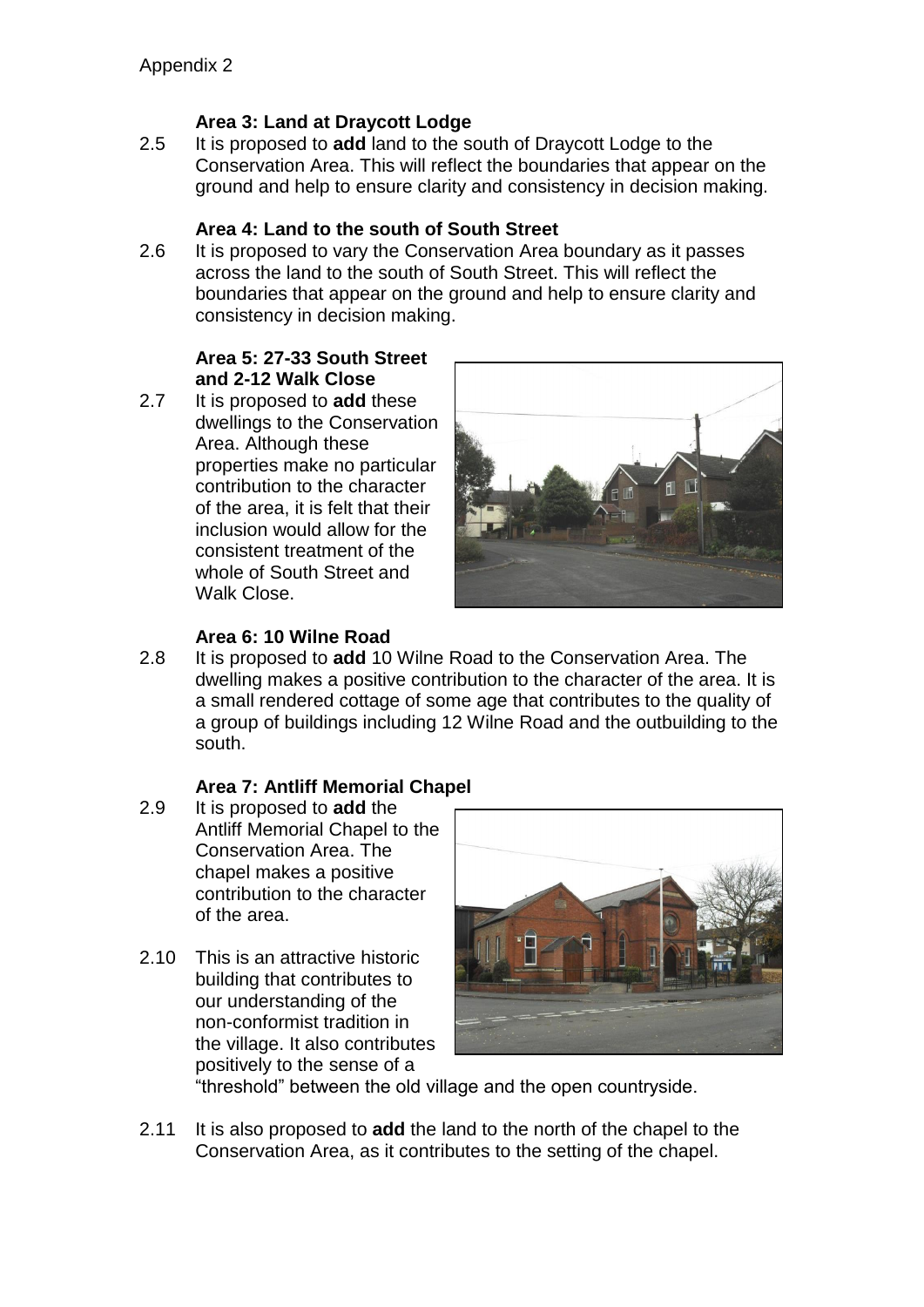#### **Area 8: Draycott Mills**

- 2.12 The current boundary passes across the centre of the Draycott Mills site without reference to the boundaries that appear on the ground. The boundary passes through the cotton spinning mill and the range of garages in the north-east corner of the site.
- 2.13 It is proposed to **add** land and buildings at Draycott Mill to the Conservation Area. The cotton spinning mill, cotton warehouse and chimney are all listed buildings that make a positive contribution to the character of the area. The late nineteenth century "north light" range to the north of the chimney makes a similarly positive contribution.
- 2.14 The modern building in the north-west corner of the site and the range of garages in the north-east corner make no positive contribution to the character of the area. However, it is felt that the inclusion of these buildings would allow for the consistent treatment of the whole of the Draycott Mills site.

#### **Area 9: Land at the corner of Hopwell Road and Victoria Road**

- 2.15 The current boundary passes through 50-54 Victoria Road. It is proposed to **add** land and buildings at the corner of Hopwell Road and Victoria Road to the Conservation Area.
- 2.16 The properties 48 to 54 Victoria Road are good quality shop properties of the late nineteenth and early twentieth centuries that contribute positively to the character of the "market place" and the wider Draycott Mills character zone.
- 2.17 46 Victoria Road and its associated barn and the dwellings 4 and 8 Hopwell Road (pictured) make a positive contribution to the character of the area. They are attractive vernacular buildings that are similar in character to buildings in the core of the medieval village. The inclusion of 58a Victoria Road would allow for the



consistent treatment of the whole of this area.

#### **Area 10: 18 Victoria Avenue**

2.18 It is proposed to **remove** 18 Victoria Avenue from the Conservation Area. This is a modern dwelling that makes no positive contribution to the character of the area.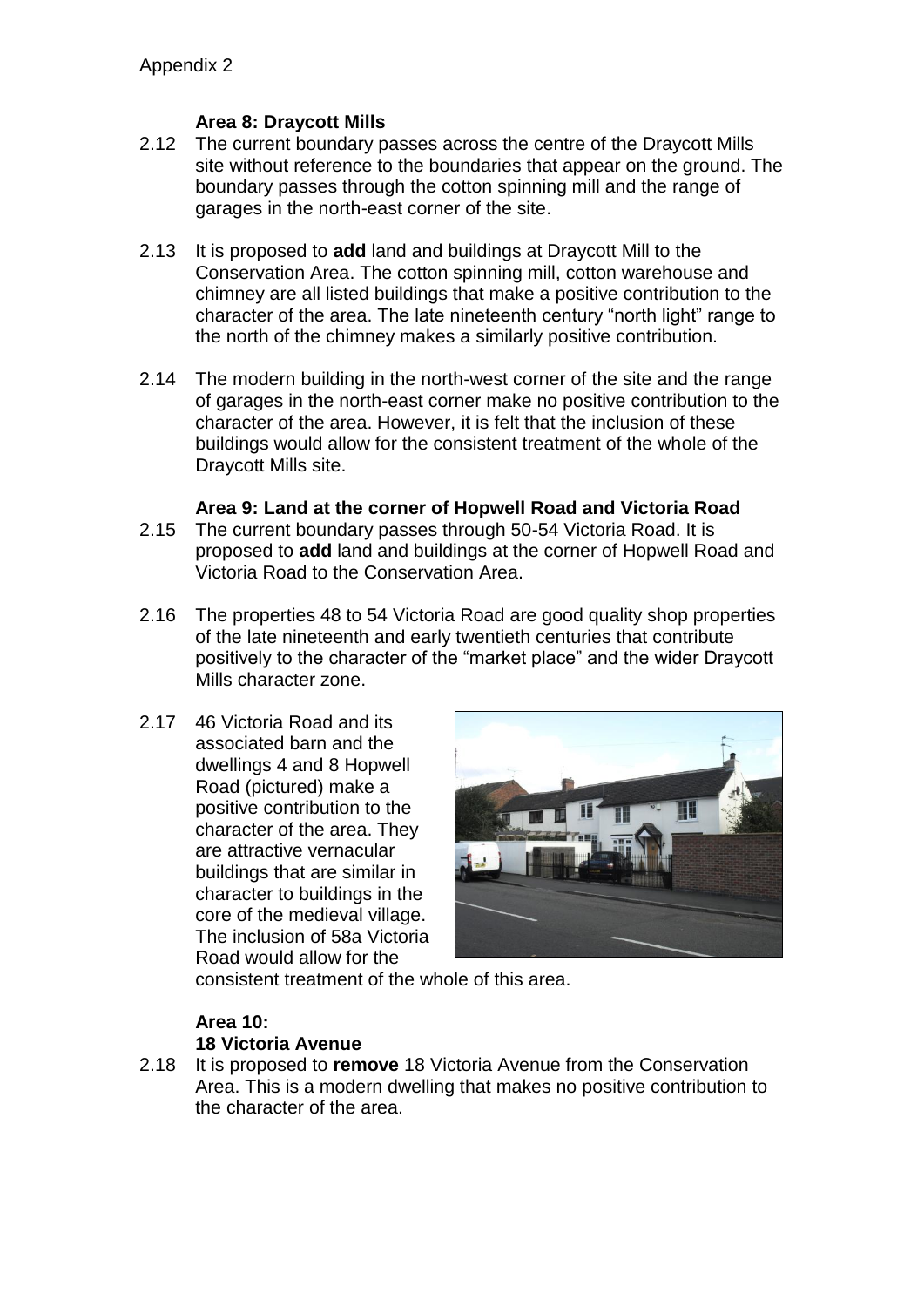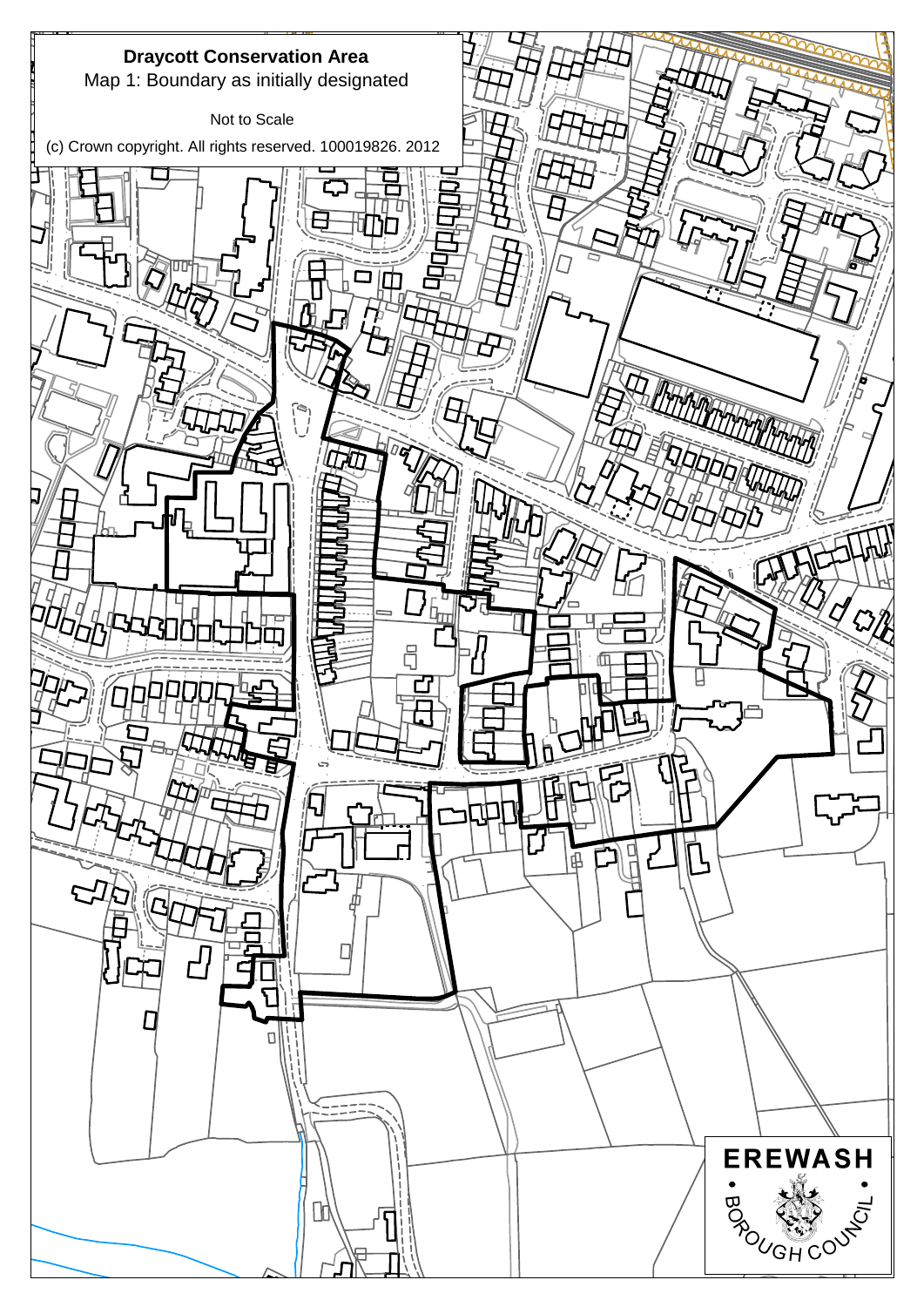